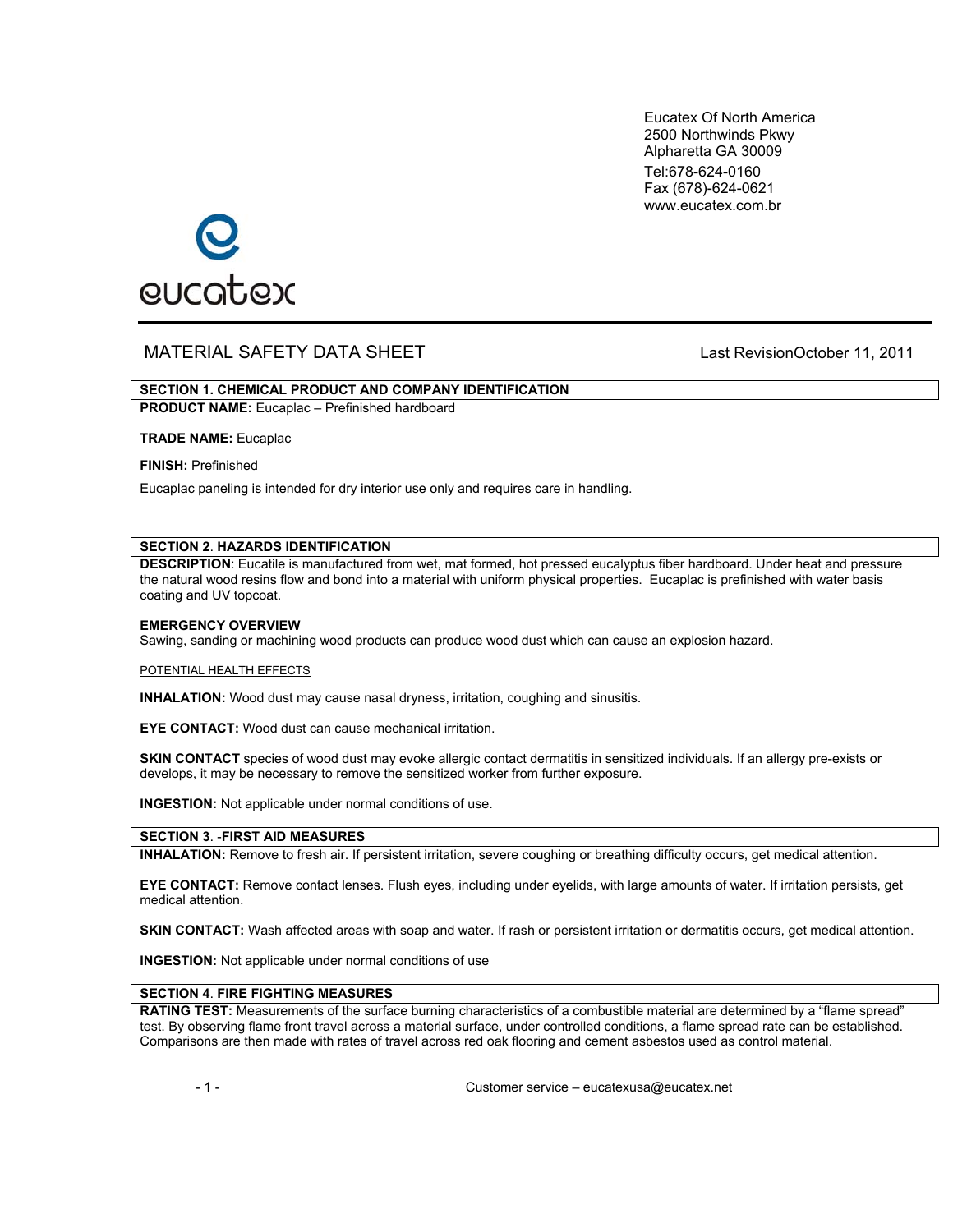

**RATE CLASSIFICATION:** Flame spread rate classifications are established by the model building codes for various types of construction.

The classifications commonly used are listed below:

| <b>Flame Spread Rate</b> |
|--------------------------|
| $0 - 25$                 |
| 26-75                    |
| 76-200                   |
| over 200                 |
|                          |

(2) SBCCI (Classifications are not listed. Flame spread rate values are specified for specific areas of buildings.)

| (3) ICBO Class I      | $0 - 25$ |
|-----------------------|----------|
| <b>ICBO Class II</b>  | 26-75    |
| <b>ICBO Class III</b> | 76-225   |

**FLAME SPREAD –** Class III – under 200 – in accordance with ASTM E-84-91A and ANSI / AHA A 135.5

**FLASH POINT:** Not applicable.

**EXPLOSIVE LIMITS:** Sawing, sanding or machining wood products can produce wood dust as a by-product. Wood dust is a strong to severe explosion hazard if a dust "cloud" contacts an ignition source. 212°F (100°C) has been suggested as the upper temperature limit for continuous exposure for wood without risk of ignition (wood dust may require a still lower temperature). An airborne concentration of 40 grams of dust per cubic meter of air is often used as the lowest explosion limit (LEL) for wood dust.

**HAZARDOUS COMBUSTION PRODUCTS:** Thermal-oxidative degradation, or burning, of wood can produce irritating and potentially toxic fumes and gases including carbon monoxide, aldehydes and organic acids.

**AUTOIGNITION TEMPERATURE:** 400°-500° F (204°-260°C)

**FIRE EXTINGUISHING MEDIA:** Water. Partially burned dust is especially hazardous if dispersed into the air. Remove burned or wet dust to open area after fire is extinguished.

#### **SECTION 5**. **ACCIDENTAL RELEASE MEASURES**

Not applicable for product in purchased form. Sweep or vacuum dust for recovery or disposal. Wood dust clean-up and disposal activities should be accomplished in a manner to minimize creation of airborne dust.

# **SECTION 6**. **HANDLING AND STORAGE**

Wood products are combustible and, therefore, should not be subjected to temperatures exceeding the autoignition temperature. Water spray may be used to wet down wood dust generated by sawing, sanding or machining to reduce the likelihood of ignition or dispersion of dust into the air. See other sections of this MSDS for information on handling.

#### **SECTION 7**. **EXPOSURE CONTROLS/ PERSONAL PROTECTION**

**ENGINEERING CONTROLS:** Due to the explosive potential of wood dust when suspended in air, precautions should be taken during sanding, sawing or machining of wood products to prevent sparks or other ignition sources in ventilation equipment. Use of totally enclosed motors is recommended. Provide local exhaust as necessary to meet OSHA requirements.

- 2 - Customer service – eucatexusa@eucatex.net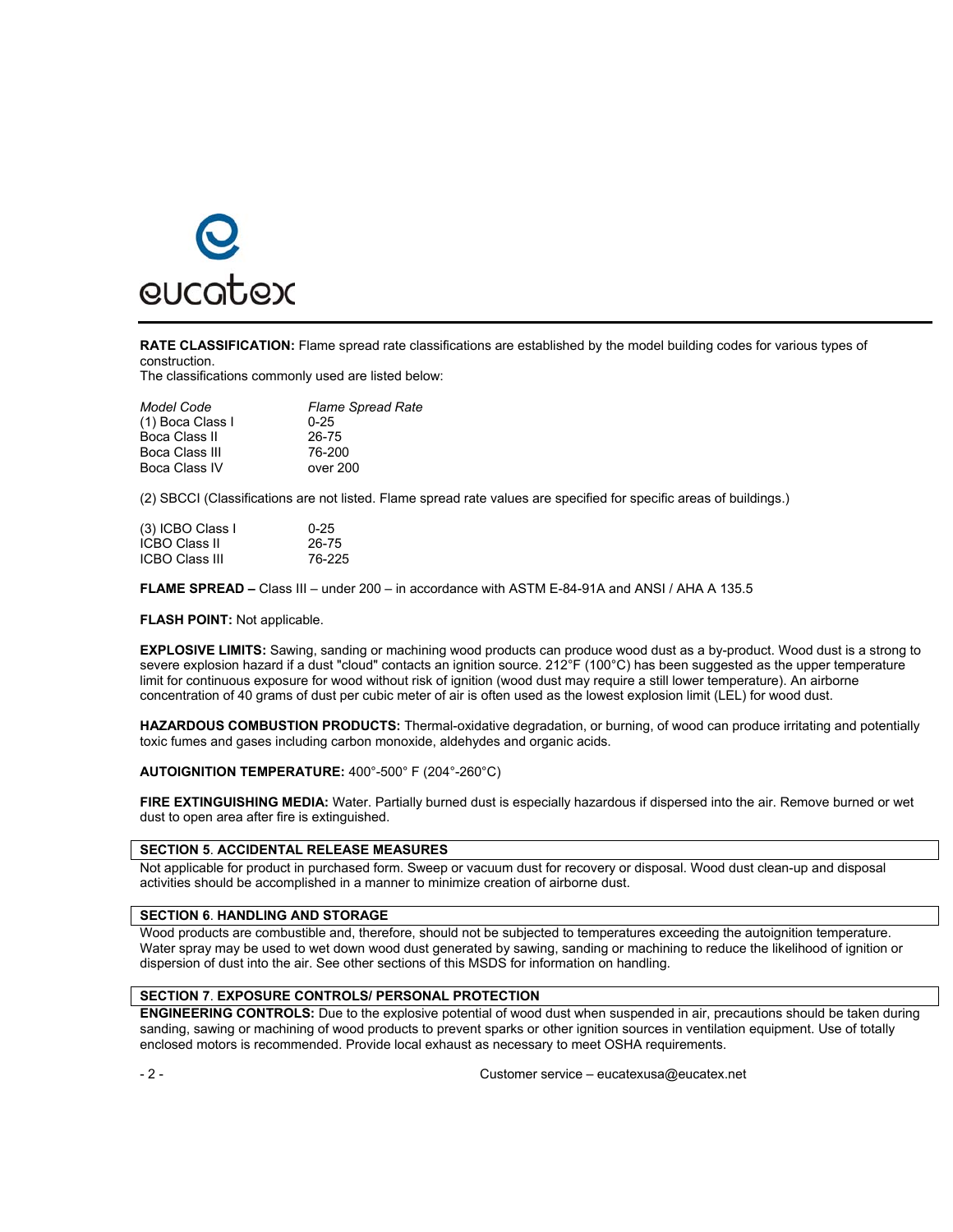

**RESPIRATORY PROTECTION:** Wear NIOSH/OSHA approved respirator when the permissible OSHA exposure limits to wood dust may be exceeded. **EYE PROTECTION:** Recommend goggles or safety glasses as conditions indicate when sawing, sanding or machining wood products.

**SKIN PROTECTION:** Protective equipment such as gloves and outer garments may be needed to reduce skin contact. The following are wood dust exposure limits which are in accord with those recommended by OSHA in the 1989 revision of PELs.

The exposure limits were vacated in 1992; the present exposure limits governing wood dust are 15 mg/m3 total dust and 5 mg/m3 for the respirable fraction.

### **SECTION 8. PHYSICAL AND CHEMICAL PROPERTIES**

**PHYSICAL STATE:** Solid. **BOILING POINT:** Not Applicable.<br> **PH:** Not Applicable. **BOILING POINT:** Not Applicable **VAPOR PRESSURE: Not Applicable. VAPOR DENSITY:** Not Applicable. **SPECIFIC GRAVITY:** < 1.0

**MELTING POINT: Not Applicable.<br><b>SOLUBILITY IN WATER:** Insoluble.

### **SECTION 9. STABILITY AND REACTIVITY**

**Stability:** stable

**CONDITIONS TO AVOID:** Wood dust generated from sawing, sanding or machining the product is extremely combustible. Keep in cool dry place away from ignition sources.

**INCOMPATIBILITY (MATERIALS TO AVOID):** Oxidizing agents and drying oils.

**HAZARDOUS COMBUSTION PRODUCTS:** Thermal-oxidative degradation, or burning, of wood can produce irritating and potentially toxic fumes and gases including carbon monoxide, aldehydes and organic acids.

**HAZARDOUS POLYMERIZATION:** Will not occur.

### **SECTION 10. TOXICOLOGICAL INFORMATION**

**WOOD DUST:** Wood dust generated from sawing, sanding or machining this product may cause nasal dryness, irritation, coughing and sinusitis. The International Agency for Research on Cancer (IARC) and the National Toxicology Program (NTP) classify wood dust as a human carcinogen (Group I). This classification is based primarily on increased risk in the occurrence of adenocarcinomas of the nasal cavities and paranasal sinuses associated with exposure to wood dust.

**FORMALDEHYDE:** This product has no added Urea Formaldehyde in its composition.

**LEAD:** This product has no lead on its composition.

### **SECTION 11. DISPOSAL CONSIDERATIONS**

This product is not considered hazardous waste under Federal Hazardous Waste Regulations 40 CFR 261. Please be advised, however, state and local requirements for waste disposal may be different from federal regulations.

Incinerate or landfill in accordance with local, state and federal requlations.

#### **SECTION 12. TRANSPORT INFORMATION**

This product is not a DOT hazardous material.

- 3 - Customer service – eucatexusa@eucatex.net